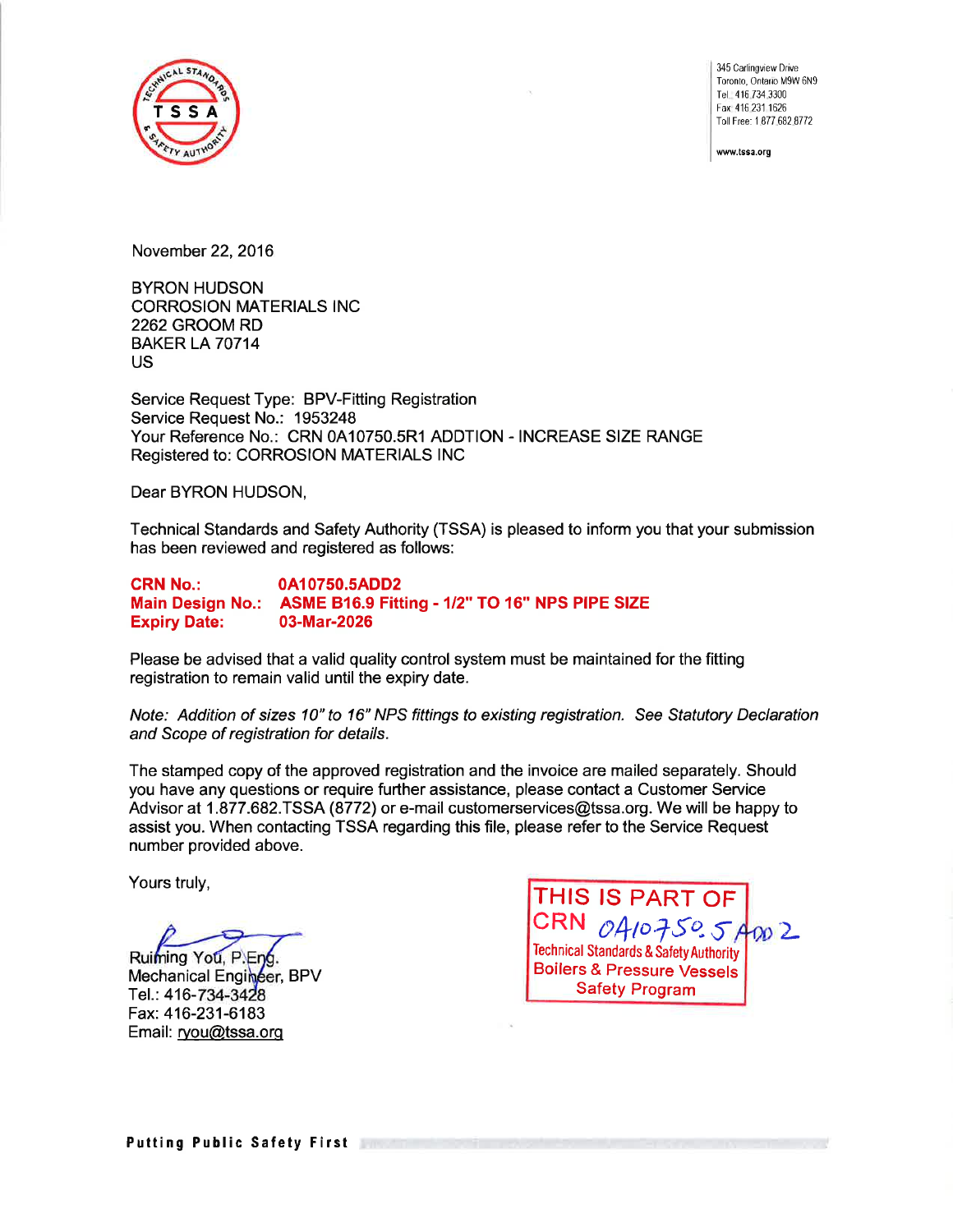

**TECHNICAL STANDARDS & SAFETY AUTHORITY** 14th Floor, Centre Tower<br>3300 Bloor Street West Toronto, Ontario Canada M8X 2X4

Show facsimile of manufacturer's logo or trademark, as it will<br>appear on the fitting, in the space below



 $\sim$  100

| <b>STATUTORY DECLARATION</b>                                                                                                                                                                                                                                                                  |                                |                              |
|-----------------------------------------------------------------------------------------------------------------------------------------------------------------------------------------------------------------------------------------------------------------------------------------------|--------------------------------|------------------------------|
| <b>Registration of Fittings</b>                                                                                                                                                                                                                                                               |                                |                              |
| Byron Hudson Corporate QC and Safety Manager                                                                                                                                                                                                                                                  |                                |                              |
| (Name and Position, e.g. President, Plant Manager, Chief Engineer)                                                                                                                                                                                                                            |                                |                              |
| of Corrosion Materials                                                                                                                                                                                                                                                                        |                                |                              |
| (Name of Manufacturer)                                                                                                                                                                                                                                                                        |                                |                              |
| 2262 Groom Road Baker, LA 70714<br><b>Located at</b>                                                                                                                                                                                                                                          | 800-535-8032                   | 225-774-0514                 |
| (Plant Address)                                                                                                                                                                                                                                                                               | (Telephone No.)                | (Fax No.)                    |
| do solemnly declare that the fittings listed hereunder, which are subject to the Technical Standards and Safety Act, Boilers<br>and Pressure Vessels Regulation, comply with all of the requirements of<br>ASME B16.9-12 Buttwelding Fittings (Addendum to CRN 0A10750.5R1 expand size range) |                                |                              |
| (Title of recognized North American Standard)                                                                                                                                                                                                                                                 |                                |                              |
| which specifies the dimensions, materials of construction, pressure/temperature ratings, identification marking the fittings and service;                                                                                                                                                     |                                |                              |
| or are not covered by the provisions of a recognized North American standard and are therefore manufactured to comply with<br>as supported by the attached data which identifies the dimensions, material of construction,                                                                    |                                |                              |
| pressure/temperature ratings and the basis for such ratings, the marking of the fitting for identification and service.                                                                                                                                                                       |                                |                              |
| I further declare that the manufacture of these fittings is controlled by a quality system meeting the requirements of ASME B16.9-12<br>Buttweld Fittings which has been verified by the following authority, TUV NORD ISO 9001:2008 Certificate 44 100 16560056                              |                                |                              |
| $\mathbb H$ The items covered by this declaration, for which I seek registration, are category $\mathbb A$                                                                                                                                                                                    |                                | type fittings. In support of |
| this application, the following information and/or test data are attached as follows:                                                                                                                                                                                                         |                                |                              |
| FASME B16.9-12 Section 9 "Design Proof Test" data, expanded size range scope and supporting information.<br>(drawings, calculations, test reports, etc.)                                                                                                                                      |                                |                              |
|                                                                                                                                                                                                                                                                                               |                                |                              |
| Louisianainthe Parish<br>Declared before me at $6a$                                                                                                                                                                                                                                           |                                | of EastBatarRa               |
|                                                                                                                                                                                                                                                                                               |                                |                              |
| <b>Commissioner for Oaths:</b>                                                                                                                                                                                                                                                                |                                |                              |
| Drandon                                                                                                                                                                                                                                                                                       |                                |                              |
| mm <del>ed na</del> me                                                                                                                                                                                                                                                                        |                                |                              |
|                                                                                                                                                                                                                                                                                               | $w_{\lambda}$                  | $\sim$                       |
| (Signature)                                                                                                                                                                                                                                                                                   | (Signature of Declarer)        |                              |
| FOR OFFICE USE ONLY                                                                                                                                                                                                                                                                           | Tochnical                      | <b>Scilevs</b> and           |
| To the best of my knowledge and belief, the application meets the requirements of the                                                                                                                                                                                                         | <b>Standards</b><br>emi Safony | <b>Whereaster Versiels</b>   |
| Technical Standards and Safety Act, Boilers and Pressure Vessels Regulation, and<br>CSA Standard B51 and is accepted for registration in Category                                                                                                                                             | <b>Authority</b>               | contouy vernigmm             |
| 0710750.57002<br>CRN:                                                                                                                                                                                                                                                                         |                                | <b>最初中心不思索更好</b>             |
| Ruiming You<br>Registered by:                                                                                                                                                                                                                                                                 |                                | CRN. OA 10750.5Apo2          |
| Nov. 22, 2016<br>Dated:                                                                                                                                                                                                                                                                       | SARRECT                        | Dete $Nov. 22$               |
| MAR.03, 2026<br><b>NOTE: This registration expires on</b>                                                                                                                                                                                                                                     |                                |                              |
| MOTE: SEE SCOPE OF REGISTRATION SHEET TO 1/22/2016<br>PV 09553 (06/04)                                                                                                                                                                                                                        |                                |                              |
| ATTACHED.                                                                                                                                                                                                                                                                                     |                                |                              |